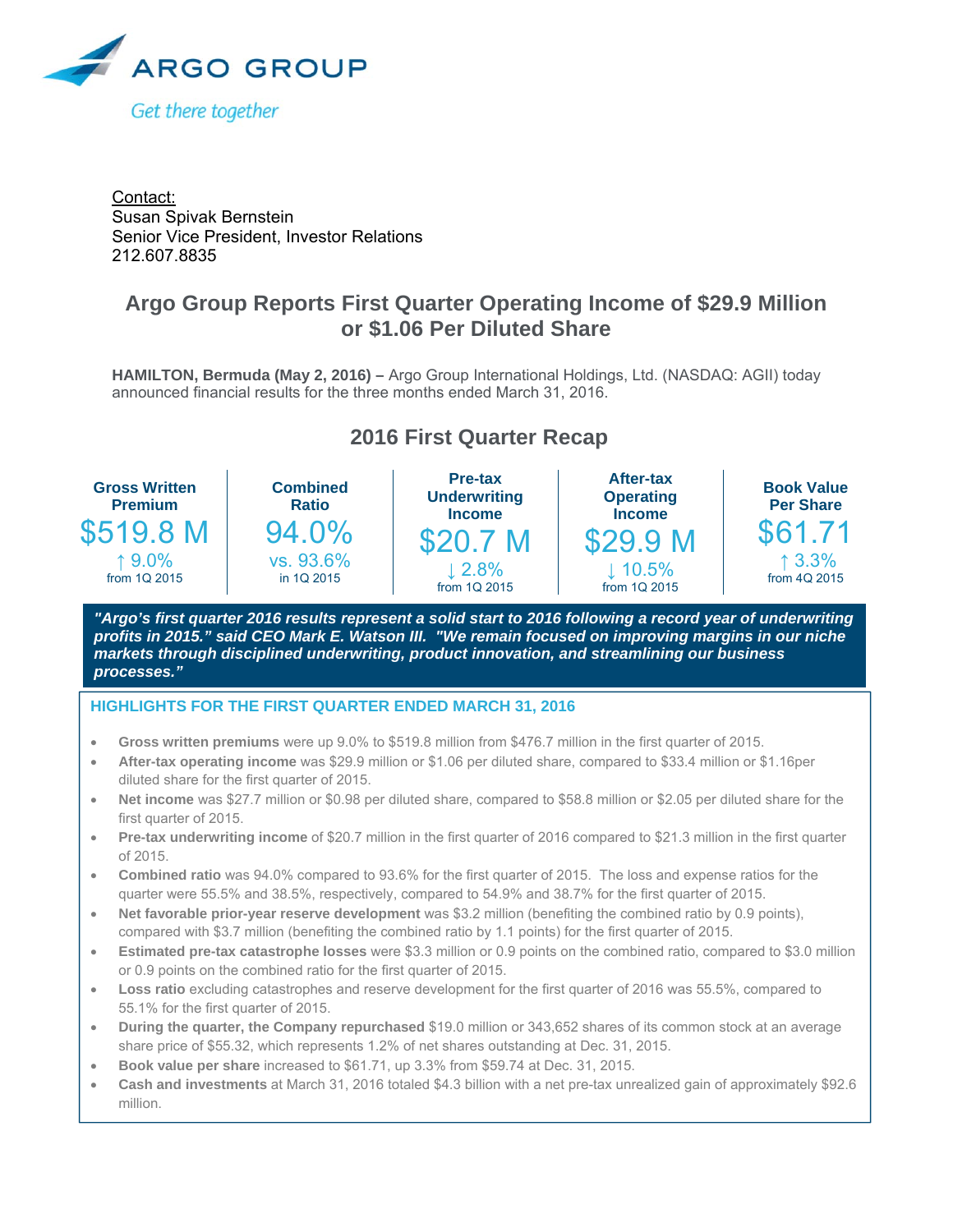#### **Notes**

- During the quarter the following changes were made to the reporting structure effective January 1, 2016: (1) reclassification of Argo Pro results and identifiable assets from Excess and Surplus lines to the Commercial Specialty segment which more appropriately matches segment distribution strategy; and (2) alternative investment income was moved from realized gains and losses to net investment income.
- All references to catastrophe losses are pre-tax and net of reinsurance and estimated reinstatement premiums. Point impacts on the combined ratio are calculated as the difference between the reported combined ratio and the combined ratio excluding incurred catastrophe losses and associated reinstatement premiums.
- After-tax operating income is defined as net income before taxes excluding net realized investment gains/losses and foreign currency exchange gains/losses at an assumed 20% effective tax rate.

### **FINANCIAL HIGHLIGHTS BY SEGMENT**

#### **Excess and Surplus Lines**

- *Gross written premiums were up 5.4% primarily driven by casualty lines.*
- *The current year loss ratio excluding cats benefited from lower non-cat property losses in the quarter.*

The Excess and Surplus Lines segment reported gross written premiums of \$146.2 million, up \$7.5 million or 5.4%, compared to \$138.7 million in the first quarter of 2015. Net written premiums were up 1.5% to \$114.5 million, and earned premiums were up 7.1% to \$119.8 million, when compared to the first quarter of 2015. Underwriting income was \$13.9 million for the quarter, compared to \$14.9 million for the first quarter of 2015. The first quarter 2016 combined ratio of 88.5% compares to 86.7% for the prior-year quarter. Net favorable prior-year reserve development was \$2.9 million for the first quarter of 2016, benefitting the combined ratio by 2.4 points, compared to net favorable prior-year reserve development of \$5.7 million or 5.1 points for the first quarter of 2015. Catastrophe losses for the quarter were \$2.2 million or 1.9 points on the combined ratio, compared to \$0.5 million or 0.4 points on the combined ratio for the first quarter of 2015. The first quarter 2016 loss ratio, excluding catastrophe losses and reserve development, was 57.9% compared to 59.7% for the first quarter of 2015.

#### **Commercial Specialty**

- *Gross written premiums were up 8.0% driven by program, surety, and public entity businesses.*
- *The combined ratio improved to 88.0% from 95.6% in the first quarter of 2015.*

The Commercial Specialty segment reported gross written premiums of \$141.4 million, up \$10.5 million or 8.0%, compared to \$130.9 million in the first quarter of 2015. Net written premiums were down 2.9% to \$74.9 million, and earned premiums were up 3.6% to \$86.8 million, when compared to the first quarter of 2015. Underwriting income was \$10.3 million for the quarter, compared to \$3.7 million for the first quarter of 2015. The first quarter 2016 combined ratio of 88.0% compares to 95.6% for the prior-year quarter. For the first quarter of 2016, on a net basis there was no movement in prior-year reserves compared to net unfavorable prior-year reserve development of \$4.7 million or 5.6 points on the combined ratio for the first quarter of 2015. Catastrophe losses for the quarter were \$0.1 million or 0.1 points on the combined ratio, compared to \$0.5 million or 0.6 points for the first quarter of 2015. The first quarter 2016 loss ratio, excluding catastrophe losses and reserve development, was 53.8% compared to 56.7% for the first quarter of 2015.

### **Syndicate 1200**

- *Gross premiums written were up 14.2% driven by new business and higher renewals in both our property and liability businesses.*
- *The loss ratio includes the impact of a large onshore energy loss.*

Syndicate 1200 reported gross written premiums of \$162.0 million, up \$20.1 million or 14.2% from \$141.9 million for first quarter of 2015. Net written premiums were \$80.1 million versus \$80.5 million in the first quarter of 2015. Earned premiums were \$100.5 million versus \$103.0 million for the first quarter of 2015. Underwriting income was \$4.1 million for the quarter, compared to \$9.3 million for the first quarter of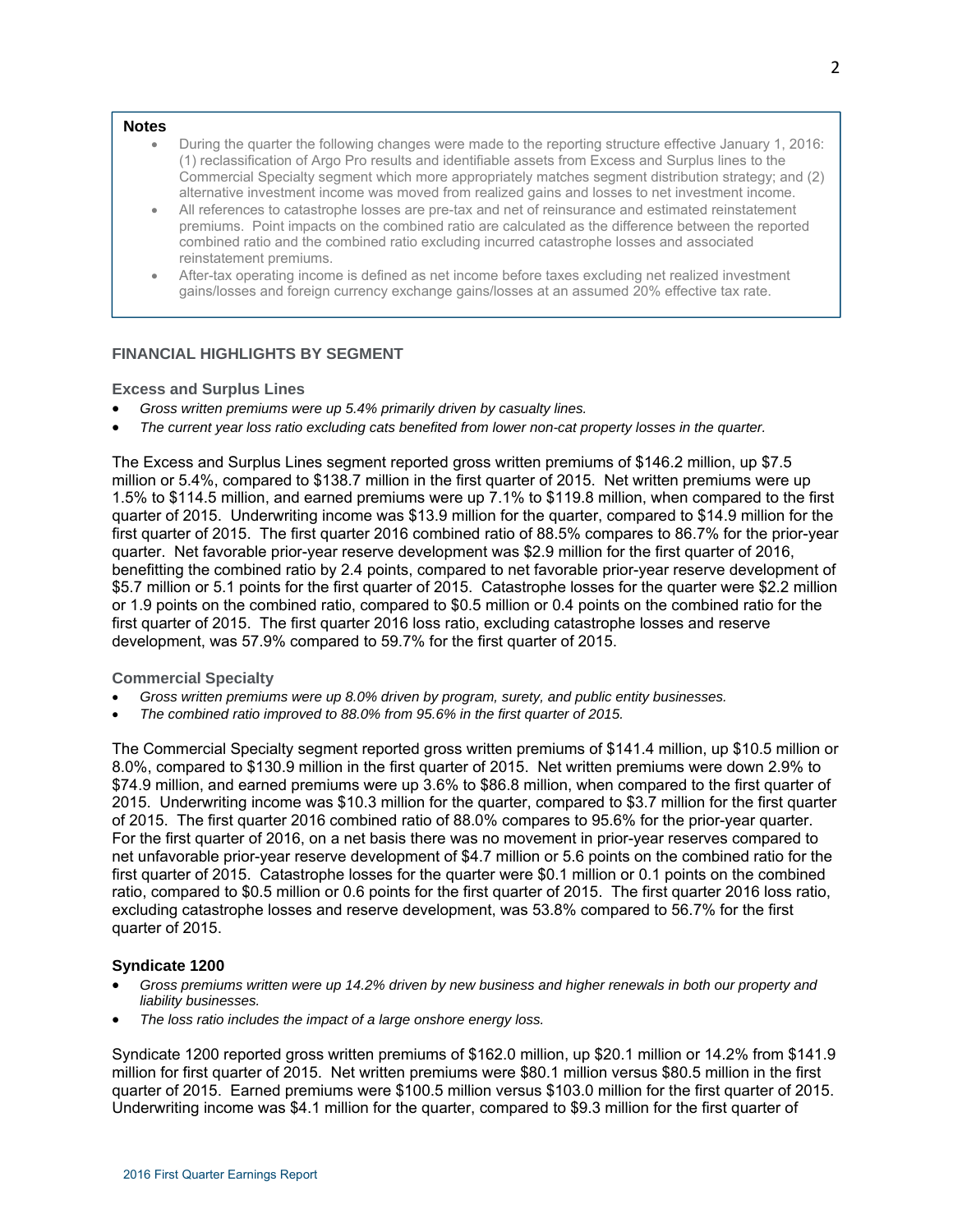2015, reflecting a combined ratio of 95.8%, compared with 91.0% in the prior-year quarter. For the first quarter of 2016, net favorable prior-year reserve development was \$0.8 million or 0.8 points on the combined ratio, compared to net favorable prior-year reserve development of \$0.3 million or 0.3 points for the first quarter of 2015. There were no catastrophe losses in the first quarter of 2016, compared to \$1.0 million or 1.0 points on the combined ratio for the first quarter of 2015. The first quarter 2016 loss ratio, excluding catastrophe losses and reserve development, was 55.8%, compared to 50.7% in the first quarter of 2015.

**International Specialty** 

- *Gross written premiums rose 7.2% driven by new business opportunities and strong renewal retention in our*  insurance lines at Argo Re. Premium growth in Brazil was down modestly reflecting the slowdown in the current *economic environment.*
- *The combined ratio improved to 79.7% from 81.2% in the same period of 2015.*

The International Specialty segment includes our property reinsurance business as well as our insurance business in Bermuda and Brazil. In the first quarter of 2016, gross written premiums were \$70.2 million, up \$4.7 million or 7.2% from \$65.5 million for the first quarter of 2015. Net written premiums were \$33.9 million versus \$25.9 million in the first quarter of 2015. Earned premiums were \$37.8 million versus \$36.2 million for the first quarter of 2015. Underwriting income was \$7.7 million for the quarter, compared to \$6.8 million for the first quarter of 2015, reflecting a first quarter 2016 combined ratio of 79.7%, compared with 81.2% in the prior-year quarter. Net favorable prior-year reserve development was \$0.9 million or 2.4 points on the combined ratio for the first quarter of 2016, compared to net favorable reserve development of \$2.5 million or 6.9 points for the first quarter of 2015. Catastrophe losses for the quarter were \$1.0 million or 2.6 points on the combined ratio, compared to \$1.0 million or 2.9 points for the first quarter of 2015. The first quarter 2016 loss ratio, excluding catastrophe losses and reserve development, was 51.1%, compared to 49.4% in the first quarter of 2015.

### **CONFERENCE CALL**

Argo Group management will conduct an investor conference call tomorrow, May 3, 2016, starting at 9 a.m. EDT (10 a.m. ADT). A live webcast of the conference call can be accessed by visiting http://services.choruscall.com/links/agii160503. Participants inside the U.S. can access the call by phone by dialing (877) 291-5203. Callers dialing from outside the U.S. can access the call by dialing (412) 902- 6610. Please ask the operator to be connected to the Argo Group earnings call.

A webcast replay will be available shortly after the conference call and can be accessed at http://services.choruscall.com/links/agii160503. In addition, a telephone replay of the call will be available through May 10, 2016, to callers from inside the U.S. by dialing (877) 344-7529 (conference # 10085112). Callers dialing from outside the U.S. can access the telephone replay by dialing (412) 317-0088 (conference # 10085112).

## **ABOUT ARGO GROUP INTERNATIONAL HOLDINGS, LTD.**

Argo Group International Holdings, Ltd. (NASDAQ: AGII) is an international underwriter of specialty insurance and reinsurance products in the property and casualty market. Argo Group offers a full line of products and services designed to meet the unique coverage and claims handling needs of businesses in four primary segments: Excess & Surplus Lines, Commercial Specialty, Syndicate 1200 and International Specialty. Argo Group's insurance subsidiaries are A. M. Best-rated 'A' (Excellent) (highest rating out of 16 rating classifications) with a stable outlook, and Argo's U.S. insurance subsidiaries are Standard and Poor's-rated 'A-' (Strong) with a stable outlook. More information on Argo Group and its subsidiaries is available at www.argolimited.com.

## **FORWARD-LOOKING STATEMENTS**

This press release contains certain statements that are "forward-looking statements" within the meaning of Section 27A of the Securities Act of 1933 and Section 21E of the Securities Exchange Act of 1934, as amended. Such statements are qualified by the inherent risks and uncertainties surrounding future expectations generally and also may differ materially from actual future experience involving any one or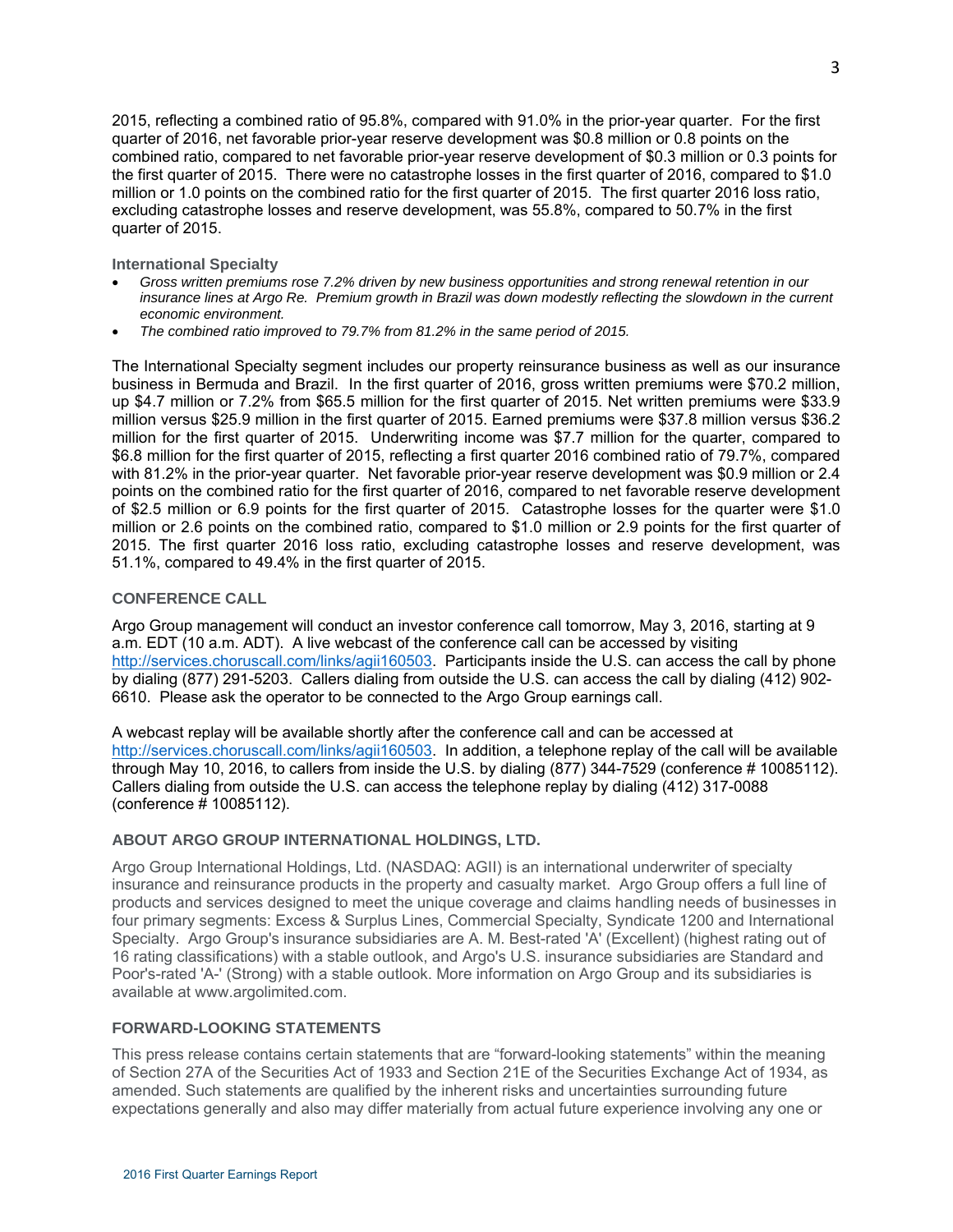more of such statements. For a more detailed discussion of such risks and uncertainties, see Argo Group's filings with the SEC. The inclusion of a forward-looking statement herein should not be regarded as a representation by Argo Group that Argo Group's objectives will be achieved. Argo Group undertakes no obligation to publicly update forward-looking statements, whether as a result of new information, future events or otherwise.

### **NON-GAAP FINANCIAL MEASURES**

In presenting the Company's results, management has included and discussed in this press release certain non-generally accepted accounting principles ("non-GAAP") financial measures within the meaning of Regulation G as promulgated by the U.S. Securities and Exchange Commission. Management believes that these non-GAAP measures, which may be defined differently by other companies, better explain the Company's results of operations in a manner that allows for a more complete understanding of the underlying trends in the Company's business. However, these measures should not be viewed as a substitute for those determined in accordance with generally accepted accounting principles ("U.S. GAAP").

"Underwriting income" is an internal performance measure used in the management of the Company's operations and represents net amount earned from underwriting activities (net premiums earned less underwriting expenses and claims incurred). Although this measure of profit (loss) does not replace net income (loss) computed in accordance with U.S. GAAP as a measure of profitability, management uses this measure of profit (loss) to focus our reporting segments on generating underwriting income.

"Operating income" is an internal performance measure used in the management of the Company's operations and represents after-tax operational results excluding, as applicable, net realized investment gains or losses, net foreign exchange gain or loss, and other non-recurring items. The Company excludes net realized investment gains or losses, net foreign exchange gain or loss, and other non-recurring items from the calculation of operating income because these amounts are influenced by and fluctuate in part according to the availability of market opportunities and other factors. In addition to presenting net income determined in accordance with U.S. GAAP, the Company believes that showing operating income enables investors, analysts, rating agencies and other users of the Company's financial information to more easily analyze our results of operations and underlying business performance. Operating income should not be viewed as a substitute for U.S. GAAP net income.

"Annualized return on average shareholders' equity" ("ROAE") is calculated using average shareholders' equity. In calculating ROAE, the net income available to shareholders for the period is multiplied by the number of periods in a calendar year to arrive at annualized net income available to shareholders. The Company presents ROAE as a measure that is commonly recognized as a standard of performance by investors, analysts, rating agencies and other users of its financial information.

"Annualized operating return on average shareholders' equity" is calculated using operating income (as defined above and annualized in the manner described for net income (loss) available to shareholders under ROAE above) and average shareholders' equity. The assumed tax rate is 20%.

Reconciliations of these financial measures to their most directly comparable U.S. GAAP measures are included in the attached tables.

(financial tables follow)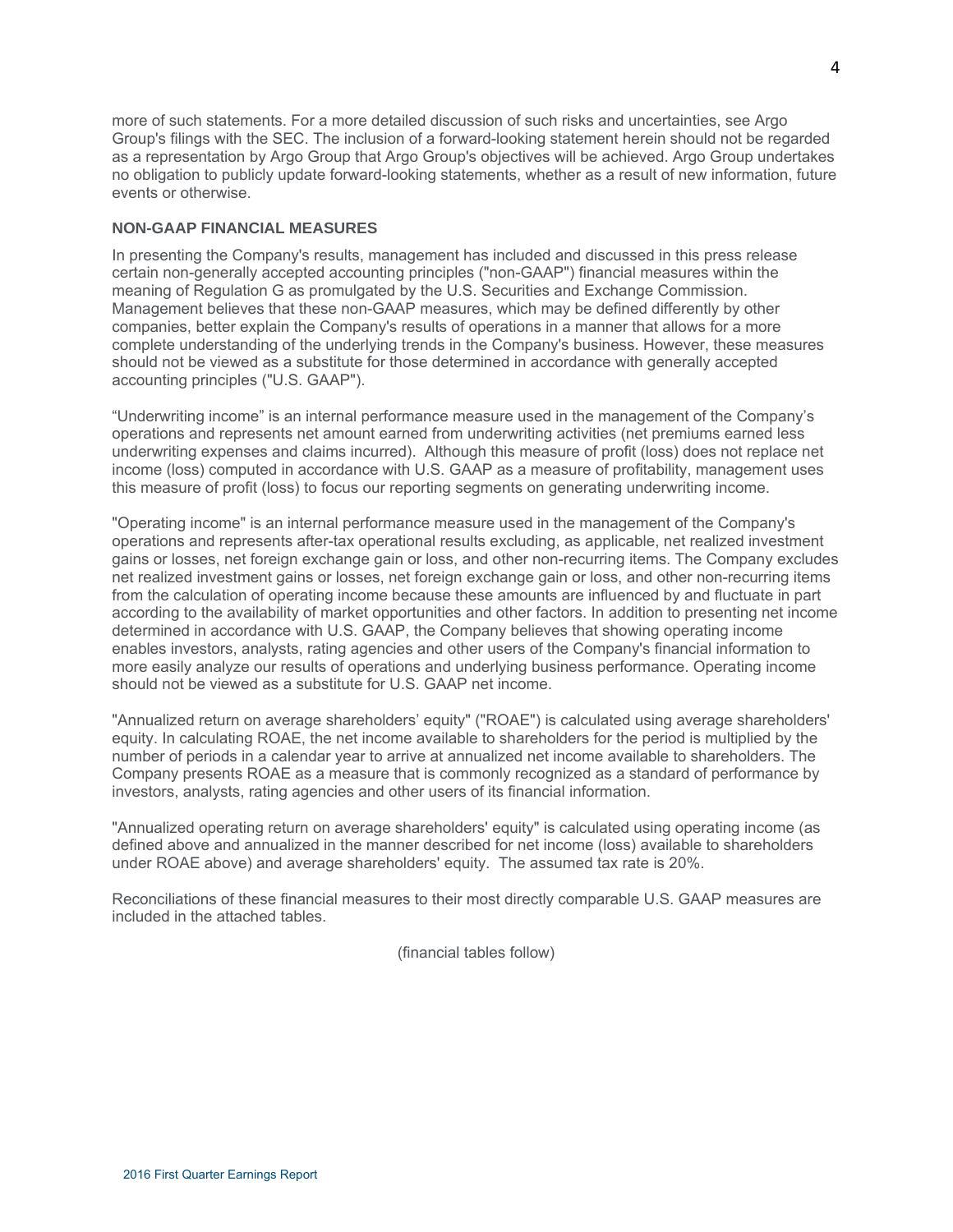# ARGO GROUP INTERNATIONAL HOLDINGS, LTD. CONSOLIDATED BALANCE SHEETS (in millions, except per share amounts)

|                                                  | March 31             | December 31, |         |  |
|--------------------------------------------------|----------------------|--------------|---------|--|
|                                                  | 2016                 |              | 2015    |  |
|                                                  | (unaudited)          |              |         |  |
| Assets                                           |                      |              |         |  |
| <b>Total investments</b>                         | \$<br>4,127.1        | \$           | 4,115.7 |  |
| Cash                                             | 122.9                |              | 121.7   |  |
| Accrued investment income                        | 21.3                 |              | 21.6    |  |
| Receivables                                      | 1,599.5              |              | 1,525.6 |  |
| Goodwill and intangible assets                   | 224.1                |              | 225.5   |  |
| Deferred acquisition costs, net                  | 136.4                |              | 132.4   |  |
| Ceded unearned premiums                          | 308.0                |              | 250.8   |  |
| Other assets                                     | 280.4                |              | 232.3   |  |
| Total assets                                     | \$<br>6,819.7        | \$           | 6,625.6 |  |
| Liabilities and Shareholders' Equity             |                      |              |         |  |
| Reserves for losses and loss adjustment expenses | \$<br>3,141.5        | \$           | 3,123.6 |  |
| Unearned premiums                                | 907.8                |              | 886.7   |  |
| Ceded reinsurance payable, net                   | 410.1                |              | 312.4   |  |
| Senior unsecured fixed rate notes                | 139.4                |              | 139.3   |  |
| Other indebtedness                               | 56.4                 |              | 55.2    |  |
| Junior subordinated debentures                   | 172.7                |              | 172.7   |  |
| Other liabilities                                | 286.4                |              | 267.6   |  |
| <b>Total liabilities</b>                         | $\overline{5,114.3}$ |              | 4,957.5 |  |
| Total shareholders' equity                       | 1,705.4              |              | 1,668.1 |  |
| Total liabilities and shareholders' equity       | \$<br>6,819.7        | \$           | 6,625.6 |  |
| Book value per common share                      | \$<br>61.71          | \$           | 59.74   |  |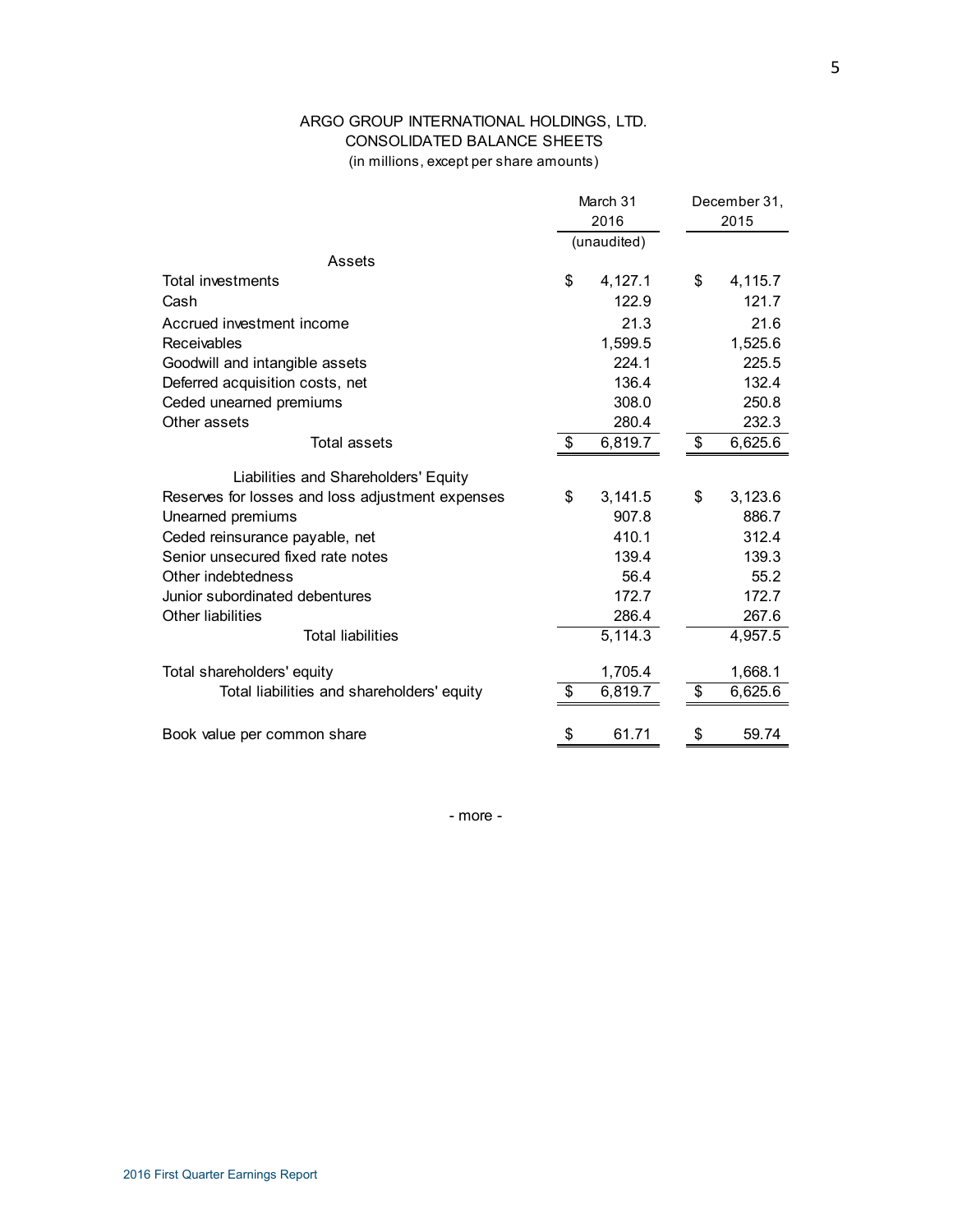# ARGO GROUP INTERNATIONAL HOLDINGS, LTD. FINANCIAL HIGHLIGHTS ALL SEGMENTS (in millions, except per share amounts)

|                                                                                                                                                                                                             | <b>Three Months Ended</b><br>March 31 |                                              |    |                                                |  |  |
|-------------------------------------------------------------------------------------------------------------------------------------------------------------------------------------------------------------|---------------------------------------|----------------------------------------------|----|------------------------------------------------|--|--|
|                                                                                                                                                                                                             | 2016<br>2015<br>(unaudited)           |                                              |    |                                                |  |  |
| Gross written premiums<br>Net written premiums                                                                                                                                                              | \$                                    | 519.8<br>303.4                               | \$ | 476.7<br>296.0                                 |  |  |
| Earned premiums<br>Net investment income<br>Net realized investment and other (losses) gains<br>Fee and other income<br><b>Total revenue</b>                                                                |                                       | 344.9<br>21.2<br>(2.8)<br>6.8<br>370.1       |    | 334.6<br>25.7<br>11.1<br>4.6<br>376.0          |  |  |
| Losses and loss adjustment expenses<br>Underwriting, acquisition and insurance expenses<br>Interest expense<br>Fee and other expense, net<br>Foreign currency exchange loss (gain)<br><b>Total expenses</b> |                                       | 191.6<br>132.6<br>4.8<br>6.5<br>1.5<br>337.0 |    | 183.7<br>129.6<br>4.9<br>5.0<br>(9.6)<br>313.6 |  |  |
| Income before taxes<br>Income tax provision<br>Net income                                                                                                                                                   | $\overline{\mathcal{S}}$              | 33.1<br>5.4<br>$\overline{27.7}$             | \$ | 62.4<br>3.6<br>58.8                            |  |  |
| Net income per common share (basic)                                                                                                                                                                         | \$                                    | 1.00                                         | \$ | 2.09                                           |  |  |
| Net income per common share (diluted)                                                                                                                                                                       | \$                                    | 0.98                                         | \$ | 2.05                                           |  |  |
| Weighted average common shares:<br><b>Basic</b><br><b>Diluted</b>                                                                                                                                           |                                       | 27.7<br>28.3                                 |    | 28.1<br>28.7                                   |  |  |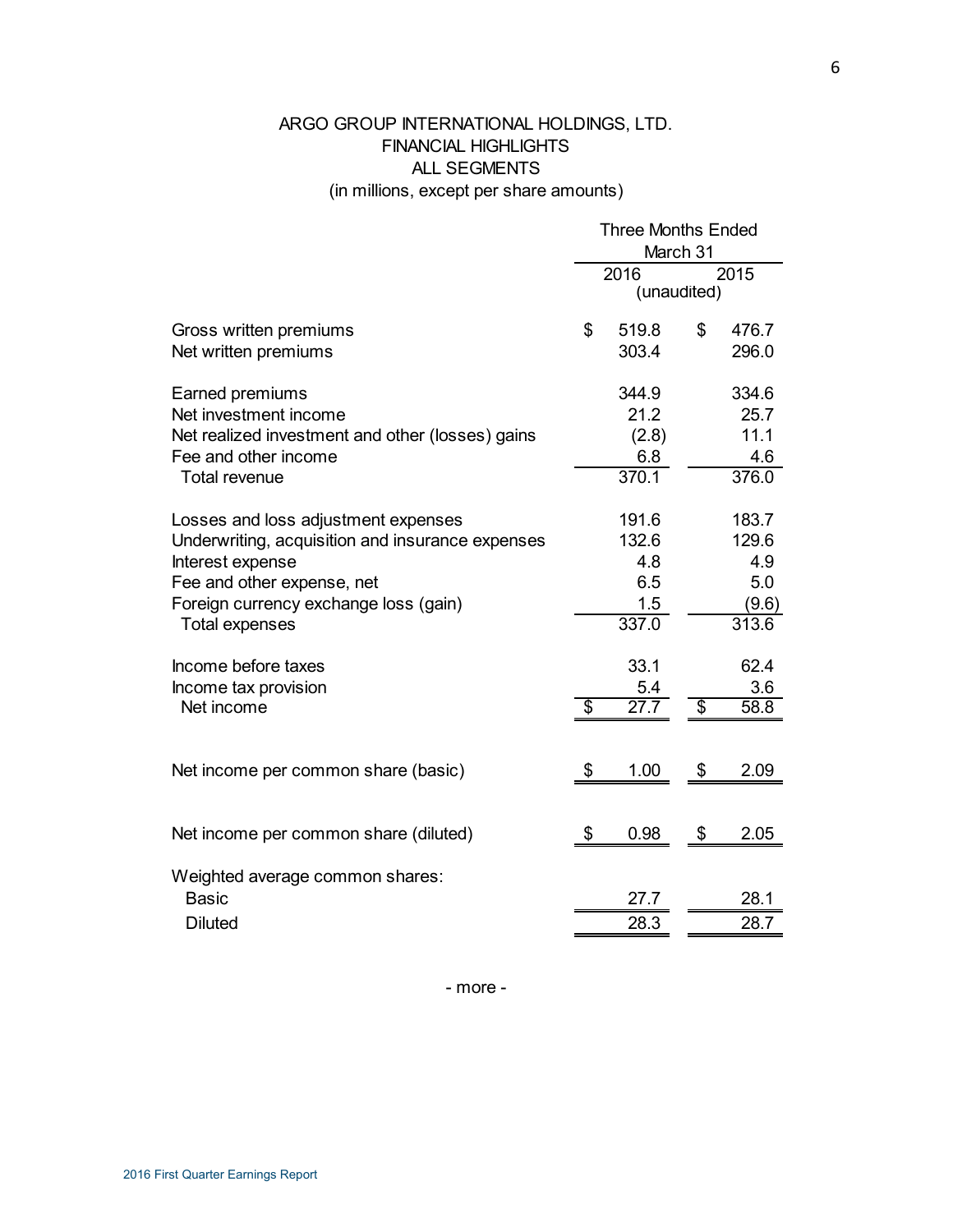# ARGO GROUP INTERNATIONAL HOLDINGS, LTD. SEGMENT DATA

(in millions)

Three Months Ended

|                                                | March 31                      |                               |  |  |
|------------------------------------------------|-------------------------------|-------------------------------|--|--|
|                                                | 2016                          | 2015                          |  |  |
|                                                | (unaudited)                   |                               |  |  |
| <b>Excess &amp; Surplus Lines</b>              |                               |                               |  |  |
| Gross written premiums                         | 146.2<br>\$                   | \$138.7                       |  |  |
| Net written premiums                           | 114.5<br>119.8                | 112.8                         |  |  |
| Earned premiums                                |                               | 111.9                         |  |  |
| Underwriting income<br>Net investment income   | 13.9<br>\$<br>8.7             | 14.9<br>\$                    |  |  |
|                                                | (1.4)                         | 8.0                           |  |  |
| Interest expense                               | \$<br>21.2                    | (1.5)<br>\$<br>21.4           |  |  |
| Operating income before taxes                  |                               |                               |  |  |
| Loss ratio                                     | 57.4<br>$\frac{0}{6}$         | 55.0 %                        |  |  |
| Expense ratio                                  | 31.1                          | 31.7                          |  |  |
| <b>GAAP</b> combined ratio                     | 88.5<br>$\%$                  | $\overline{\%}$<br>86.7       |  |  |
| <b>Commercial Specialty</b>                    |                               |                               |  |  |
| Gross written premiums                         | \$<br>141.4                   | 130.9<br>\$                   |  |  |
| Net written premiums                           | 74.9                          | 77.1                          |  |  |
| Earned premiums                                | 86.8                          | 83.8                          |  |  |
| Underwriting income                            | 10.3<br>\$                    | 3.7<br>\$                     |  |  |
| Net investment income                          | 5.1                           | 5.0                           |  |  |
| Interest expense<br>Fee expense, net           | (0.8)                         | (0.8)<br>(0.8)                |  |  |
| Operating income before taxes                  | (0.9)<br>\$<br>13.7           | \$<br>7.1                     |  |  |
|                                                |                               |                               |  |  |
| Loss ratio                                     | 53.9<br>$\%$                  | 62.9<br>$\%$<br>32.7          |  |  |
| Expense ratio<br><b>GAAP</b> combined ratio    | 34.1<br>$\%$                  | $\frac{1}{2}$                 |  |  |
|                                                | 88.0                          | 95.6                          |  |  |
| Syndicate 1200                                 |                               |                               |  |  |
| Gross written premiums                         | 162.0<br>\$                   | 141.9<br>\$                   |  |  |
| Net written premiums                           | 80.1                          | 80.5                          |  |  |
| Earned premiums                                | 100.5                         | 103.0                         |  |  |
| Underwriting income                            | 4.1<br>\$                     | 9.3<br>\$                     |  |  |
| Net investment income                          | 2.8                           | 2.2                           |  |  |
| Interest expense<br>Fee income, net            | (0.6)<br>1.1                  | (0.7)<br>0.4                  |  |  |
|                                                | \$<br>7.4                     | \$<br>11.2                    |  |  |
| Operating income before taxes                  |                               |                               |  |  |
| Loss ratio                                     | 55.0<br>$\%$                  | 51.4<br>$\%$                  |  |  |
| Expense ratio<br><b>GAAP</b> combined ratio    | 40.8                          | 39.6                          |  |  |
|                                                | $\%$<br>95.8                  | 91.0%                         |  |  |
| <b>International Specialty</b>                 | \$                            | \$                            |  |  |
| Gross written premiums<br>Net written premiums | 70.2<br>33.9                  | 65.5<br>25.9                  |  |  |
| Earned premiums                                | 37.8                          | 36.2                          |  |  |
|                                                | 7.7                           | 6.8                           |  |  |
| Underwriting income<br>Net investment income   | \$<br>3.3                     | \$<br>2.9                     |  |  |
| Interest expense                               | (0.7)                         | (0.8)                         |  |  |
| Operating income before taxes                  | \$<br>10.3                    | \$<br>8.9                     |  |  |
|                                                |                               |                               |  |  |
| Loss ratio                                     | 51.3<br>$\frac{1}{6}$<br>28.4 | 45.3<br>$\frac{1}{6}$<br>35.9 |  |  |
| Expense ratio<br>GAAP combined ratio           | $\%$<br>79.7                  | 81.2<br>$\frac{1}{2}$         |  |  |
|                                                |                               |                               |  |  |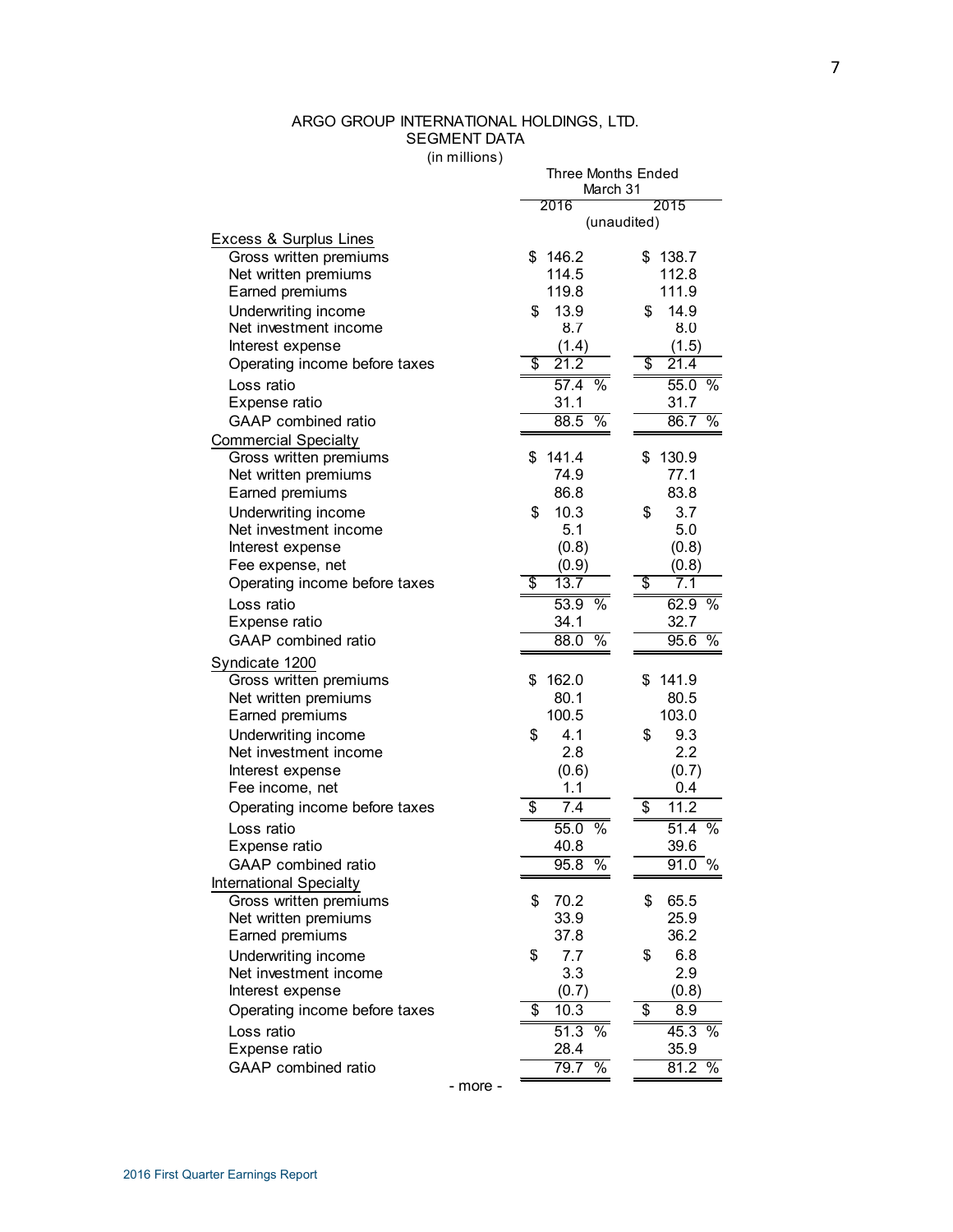# ARGO GROUP INTERNATIONAL HOLDINGS LTD (in millions) (unaudited)

|                                |     | For the Three Months<br>Ended March 31, |      |       |  |  |
|--------------------------------|-----|-----------------------------------------|------|-------|--|--|
| Net Prior Year Development     |     | 2016                                    | 2015 |       |  |  |
| (Favorable)/Unfavorable        |     |                                         |      |       |  |  |
| E&S                            | \$  | (2.9)                                   | \$   | (5.7) |  |  |
| <b>Commercial Specialty</b>    |     |                                         |      | 4.7   |  |  |
| Syndicate 1200                 |     | (0.8)                                   |      | (0.3) |  |  |
| <b>International Specialty</b> |     | (0.9)                                   |      | (2.5) |  |  |
| Run-off                        |     | 1.4                                     |      | 0.1   |  |  |
| Total                          | \$. | (3.2)                                   |      | (3.7) |  |  |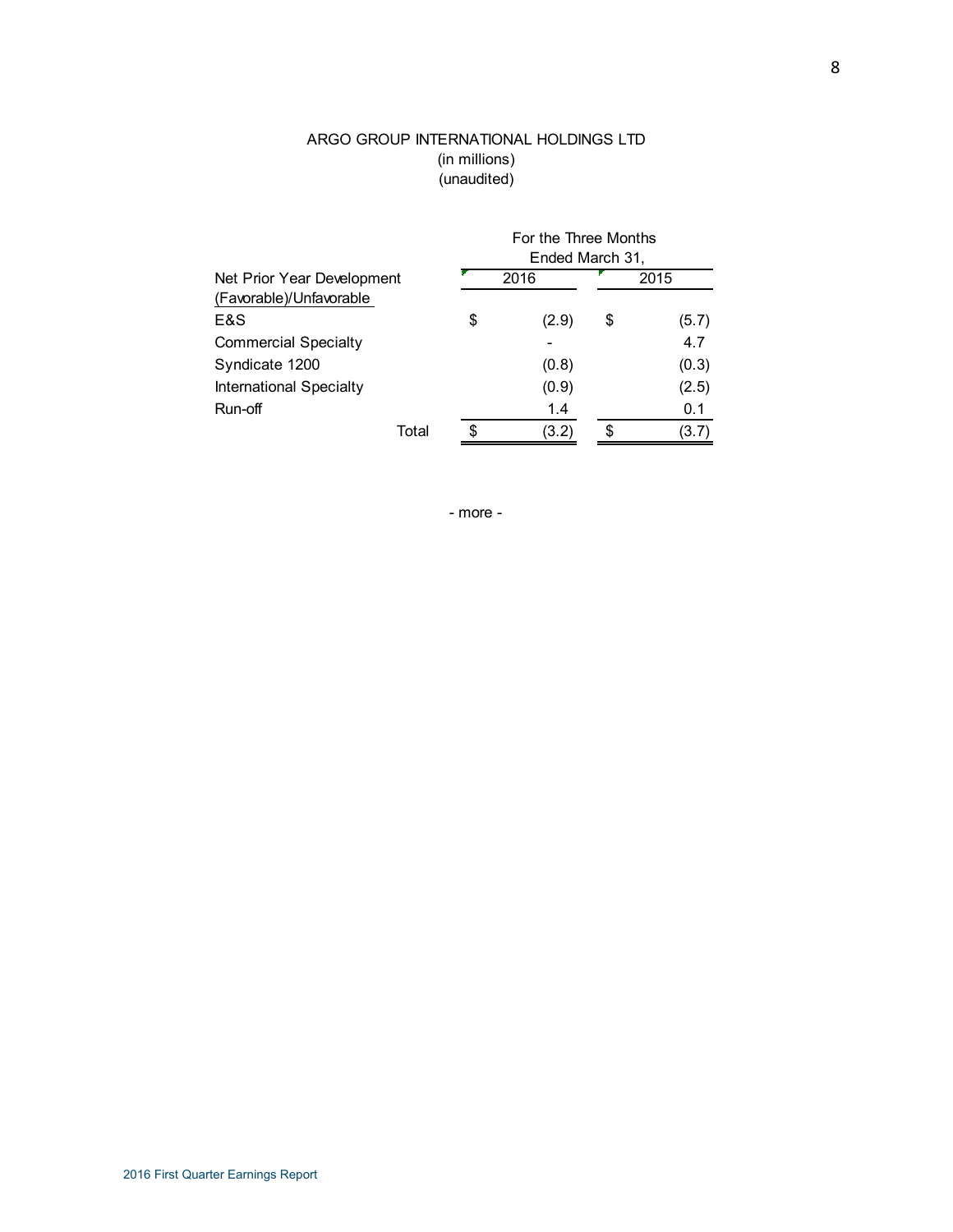# ARGO GROUP INTERNATIONAL HOLDINGS, LTD. RECONCILIATION OF OPERATING INCOME (LOSS) TO NET INCOME (LOSS) (in millions, except per share amounts)

|                                                                     | <b>Three Months Ended</b> |             |      |        |  |  |
|---------------------------------------------------------------------|---------------------------|-------------|------|--------|--|--|
|                                                                     |                           | March 31,   |      |        |  |  |
|                                                                     |                           | 2016        | 2015 |        |  |  |
|                                                                     |                           | (unaudited) |      |        |  |  |
| Income Before Taxes:                                                |                           |             |      |        |  |  |
| From operations                                                     | \$                        | 37.4        | \$   | 41.7   |  |  |
| Foreign currency exchange (loss) gain                               |                           | (1.5)       |      | 9.6    |  |  |
| Net realized investment (losses) gains                              |                           | (2.8)       |      | 11.1   |  |  |
| Income before taxes                                                 |                           | 33.1        |      | 62.4   |  |  |
| Income tax provision                                                |                           | 5.4         |      | 3.6    |  |  |
| Net income                                                          | \$                        | 27.7        | \$   | 58.8   |  |  |
| Net income per common share (diluted)                               | \$                        | 0.98        | \$   | 2.05   |  |  |
| Operating income per common share (diluted)<br>At assumed tax rate: |                           |             |      |        |  |  |
| lncome(a)                                                           | \$                        | 0.94        | \$   | 1.74   |  |  |
| Foreign currency exchange loss (gains) (a)                          |                           | 0.04        |      | (0.27) |  |  |
| Net realized investment losses (gains) (a)                          |                           | 0.08        |      | (0.31) |  |  |
| Operating income per common share (diluted)                         |                           | 1.06        | S    | 1.16   |  |  |
|                                                                     |                           |             |      |        |  |  |

(a) Per diluted share at assumed tax rate of 20%.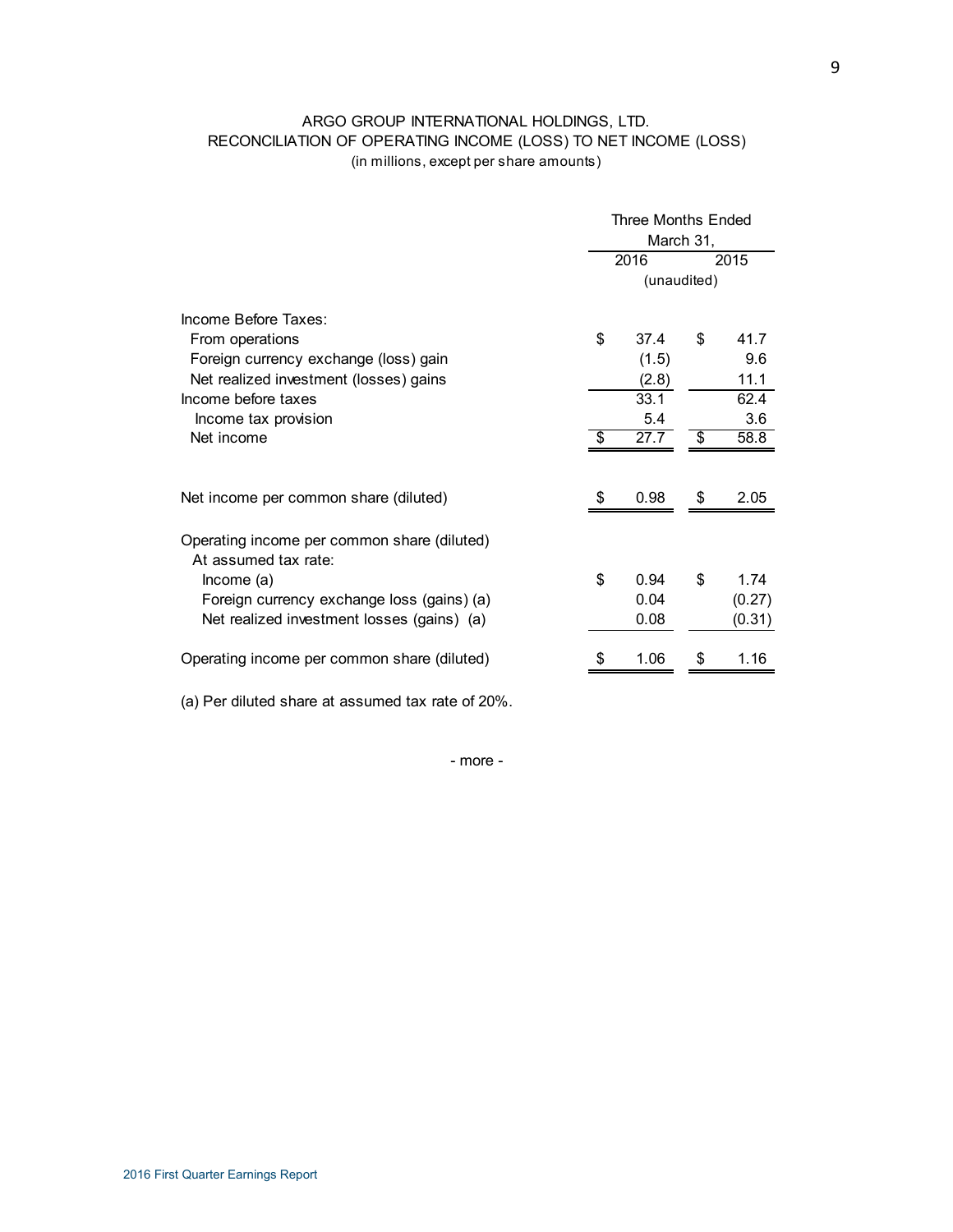# ARGO GROUP INTERNATIONAL HOLDINGS, LTD. RECONCILIATION OF UNDERWRITING INCOME TO NET INCOME (in millions)

|                                                  | Three Months Ended |       |    |       |  |
|--------------------------------------------------|--------------------|-------|----|-------|--|
|                                                  | March 31,          |       |    |       |  |
|                                                  | 2016<br>2015       |       |    |       |  |
|                                                  | (unaudited)        |       |    |       |  |
| <b>Earned Premiums</b>                           | \$                 | 344.9 | \$ | 334.6 |  |
| Losses and Loss Adjustment Expenses              |                    | 191.6 |    | 183.7 |  |
| Underwriting, Acquisition and Insurance Expenses |                    | 132.6 |    | 129.6 |  |
| Underwriting Income                              |                    | 20.7  |    | 21.3  |  |
| Net investment income                            |                    | 21.2  |    | 25.7  |  |
| Net realized investment and other (losses) gains |                    | (2.8) |    | 11.1  |  |
| Fee and other income                             |                    | 6.8   |    | 4.6   |  |
| Interest expense                                 |                    | (4.8) |    | (4.9) |  |
| Fee and other expense                            |                    | (6.5) |    | (5.0) |  |
| Foreign currency exchange (loss) gain            |                    | (1.5) |    | 9.6   |  |
| Income Before Taxes                              |                    | 33.1  |    | 62.4  |  |
| Income Tax Provision                             |                    | 5.4   |    | 3.6   |  |
| Net Income                                       | \$                 | 27.7  |    | 58.8  |  |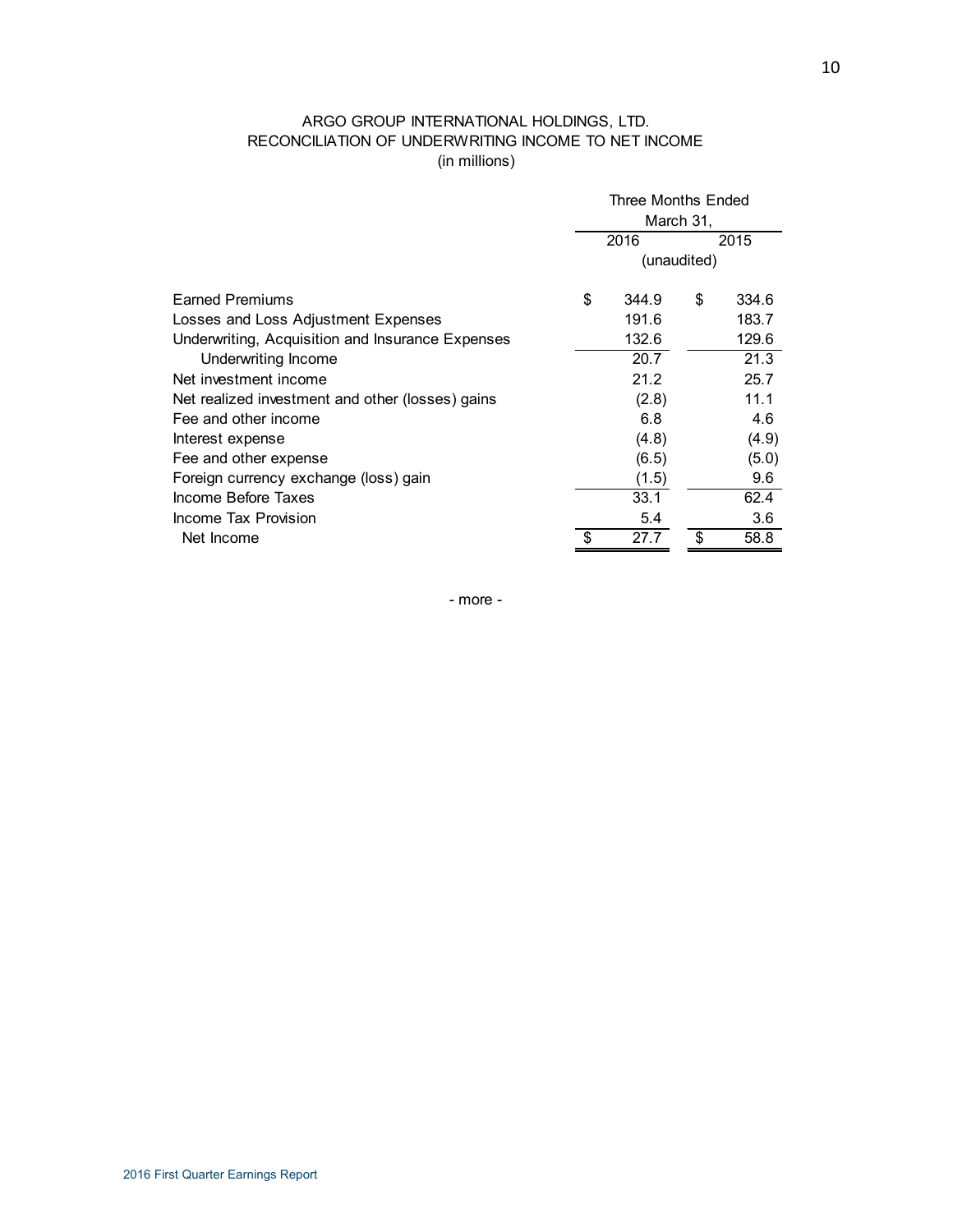#### ARGO GROUP INTERNATIONAL HOLDINGS, LTD. SHAREHOLDER RETURN ANALYSIS (in millions)

|                                                             | Three Months Ended March 31 |         |    |         |            |  |  |
|-------------------------------------------------------------|-----------------------------|---------|----|---------|------------|--|--|
|                                                             | 2016                        |         |    | 2015    | % Change   |  |  |
| Net income                                                  | \$                          | 27.7    | S  | 58.8    | $(52.9\%)$ |  |  |
| Operating income (a)                                        |                             | 29.9    |    | 33.4    | $(10.5\%)$ |  |  |
| Shareholders' Equity - Beginning of the period              | \$                          | 1.668.1 | S  | 1.646.7 | 1.3%       |  |  |
| Shareholders' Equity - End of current period                |                             | 1.705.4 |    | 1.662.8 | 2.6%       |  |  |
| Average Shareholders' Equity                                |                             | 1.686.8 | \$ | 1.654.8 | 1.9%       |  |  |
| Annualized return on average shareholders' equity           |                             | 6.6%    |    | 14.2%   |            |  |  |
| Annualized operating return on average shareholders' equity |                             | 7.1%    |    | 8.1%    |            |  |  |

(a) at assumed 20% tax rate